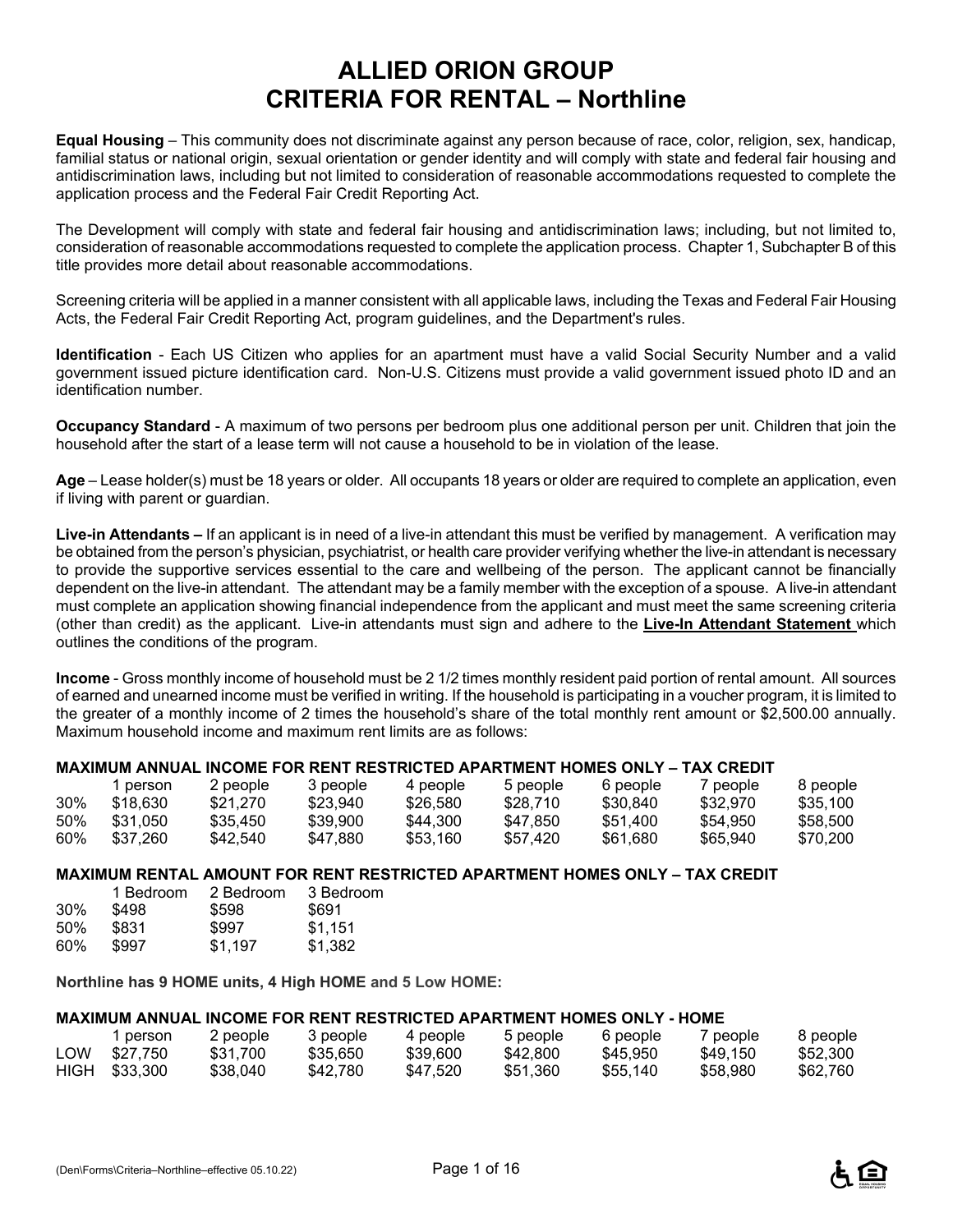#### **MAXIMUM RENTAL AMOUNT FOR RENT RESTRICTED APARTMENT HOMES ONLY – HOME**

|            | 1 Bedroom | 2 Bedroom | 3 Bedroom |
|------------|-----------|-----------|-----------|
| LOW        | \$743     | \$891     | \$1.030   |
| HIGH \$946 |           | \$1,137   | \$1,305   |

**Employment** - Applicant must 1) be employed with current employer for at least six months and/or have a verifiable employment offer letter for new employment; 2) have current job and at least six months employment with previous employer; or 3) receiving retirement benefits, government benefits, or any other verifiable and consistent income.

**Veterans** - Important information for former Military Service Members. Women and men who served in any military branch of the United States Armed Forces, including Army, Navy, Air Force, Marines, Coast Guard, Reserves or National Guard, may be eligible for additional benefits and services. For more information please visit with the Texas Veterans Portal at https:llveterans.portal.texas.gov/.

**Rental History -** Previous rental history will be reviewed and an application denied for the following: Failure to pay rent timely and/or evictions filed within the last 5 years, insufficient move-out notice, repeated disturbances and/or excessive damages not related to circumstances protected under the Violence Against Women Act, and/or prior management references describing repeated violations of the lease. Any debt owed to an apartment community must be paid in full.

**Credit** – Unsatisfactory credit references including any open bankruptcies, or no credit history may result in the requirement of an additional deposit or denial. Unsatisfactory credit shall be determined through a screening analysis report from ResMan Qualifie**r** with a score below 250. The qualifying criteria includes an applicant's credit history, payment history, rent to income ratio, debt to income ratio, and rental history from the rental history database information available at the time the application is processed. The screening analysis report allows us to gather a comprehensive perspective of the applicant's risk level.

**Criminal Background** - No applicant, resident or occupant may have been convicted of the following criminal activity: Fraud or Fraud Related Crimes, Sexual Offenses including Registered Sex Offenders, Crimes of violence and threats of violence including homicide crimes, Crimes involving the manufacture, sale and/or distributions of drugs, Currently engaged in illegal use of a drug or pattern of illegal use of a drug that may threaten the health, safety, or right to peaceful enjoyment of the premises by other residents; Abuse or pattern of abuse of alcohol that may threaten the health, safety, or right to peaceful enjoyment of the premises by other residents; Theft Crimes involving force or violence, Kidnapping, Unlawful Restraint, Smuggling, and Trafficking of Persons, Arson, Burglary and Criminal Trespass, Public Indecency and Organized Crime Activity. This includes persons who have not yet satisfied the probationary period of a deferred adjudication.

Each person denied occupancy based on information obtained in the criminal background check, shall be allowed to appeal the denial and submit information that shows mitigating circumstances such as the facts and circumstances of the criminal conduct, the age of the applicant at the time of the crime, severity and recentness of the criminal conduct and rehabilitation efforts.

**Animals** – A maximum of 1 pet(s) per apartment is permitted. Dogs whose breed or dominant breed weight exceeds 50 pounds at maturity are not accepted. The following breeds or partial breeds are not permitted: rottweilers, pit bulls, akitas, dobermans, chows, German shepherds, and Australian shepherds. Exotic animals and reptiles are not accepted. Additional restrictions may apply.

Specific animal, breed, number, weight restrictions, pet rules, and pet deposits will not apply to households having a qualified service/assistance animal(s).

All animals must be photographed by management before approval.

**Assistance Animal -** Certain animals provide assistance or perform tasks for the benefit of a person with a disability. Such animals are often referred to as ''service animals,'' ''assistance animals,'' ''support animals,'' ''therapy animals,'' "companion animals," or "emotional support animals". The use of assistive animals is allowed as a reasonable accommodation.

Under both the Fair Housing Act and Section 504, in order for a requested accommodation to qualify as a reasonable accommodation, the requester must (1) have a disability, and (2) the accommodation must be necessary to afford a person with a disability an equal opportunity to use and enjoy a dwelling. To show that a requested accommodation may be necessary, there must be an identifiable relationship, or nexus, between the requested accommodation and the person's disability. In the case of assistance/service animals, an individual with a disability must demonstrate a nexus between his or her disability and the function the service animal provides.

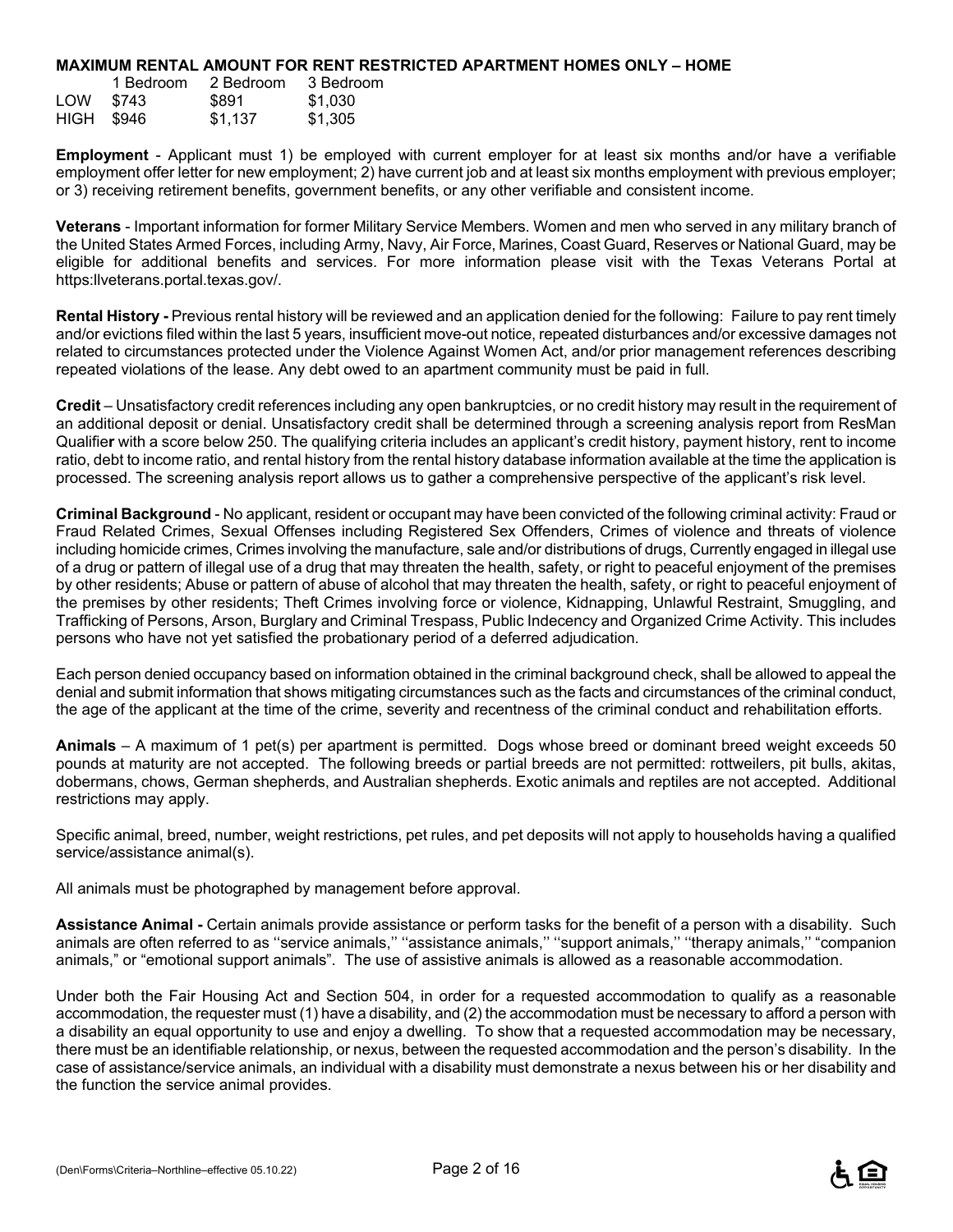The Property will verify the existence of the disability, and the need for the accommodation—if either is not readily apparent. Persons who are seeking a reasonable accommodation for an emotional support animal may be required to provide documentation from a physician, psychiatrist, social worker, or other mental health professional that the animal provides support that alleviates at least one of the identified symptoms or effects of the existing disability.

In accordance with HUD Final Rule (73 F.R. 63834) and 24 CFR part 5, subpart C, a reasonable accommodation may be denied under the following circumstances: (1) pose a direct threat to the health or safety of others (2) result in substantial physical damage to the property of others unless the threat can be eliminated or significantly reduced by a reasonable accommodation (3) pose an undue financial and administrative burden; or (4) fundamentally alter the nature of the Property's operations.

The Property may exclude an assistance animal when that animal's behavior poses a direct threat and its owner takes no effective action to control the animal's behavior so that the threat is mitigated or eliminated. The determination of whether an assistance animal poses a direct threat will be based on an individualized assessment that is based on objective evidence about the specific animal in question, such as the animal's current conduct or a recent history of overt acts. The assessment will consider the nature, duration, and severity of the risk of injury; the probability that the potential injury will actually occur; and whether reasonable modifications of rules, policies, practices, procedures, or services will reduce the risk. In evaluating a recent history of overt acts, the Property shall take into account whether the assistance animal's owner has taken any action that has reduced or eliminated the risk. (Ex: obtaining specific training, medication, or equipment for the animal) This direct threat provision of the Fair Housing Act requires the existence of a significant risk—not a remote or speculative risk. Accordingly, the determination will not be the result of fear or speculation about the types of harm or damage an animal may cause, or evidence about harm or damage caused by other animals.

The HUD Final Rule requires a person with a disability who uses an assistance animal to be responsible for the animal's care, maintenance, and control. This includes picking up and disposing of his or her assistance animal's waste.

**Pet Deposit and Other Charges** – A Pet Deposit in the amount of \$150 will be charged in addition to a \$150 non-refundable pet fee for pets zero to 25 lbs. A Pet Deposit in the amount of \$250 will be charged in addition to a \$250 non-refundable pet fee for pets 26 to 50 lbs. Pet Rent in the amount of \$20 will be charged monthly for pets zero to 25 lbs. Pet Rent in the amount of \$30 will be charged monthly for pets 26 to 50 lbs.

**Application Fee** – A \$16.50 non-refundable application fee is required for the first per person over the age of 18 years. An additional \$11.00 is required for each additional person over the age of 18 years.

**Security Deposits** – A fully refundable security deposit is due upon move in. The fully refundable security deposit will be no more than the equivalent of one month's rent. The following fully refundable security deposits will be charged – 1 Bdrm - \$300; 2 Bdrm - \$400; 3 Bdrm - \$500.

**Students** – Certain restrictions apply to applicants whose household contains only full time students. Student status includes those attending public or private elementary schools, middle or junior high schools, senior high schools, colleges, universities, technical, trade or mechanical schools, but does not include those attending on-the-job training courses.

Exceptions to this policy include the following:

- At least one student receiving assistance under title IV of the Social Security Act (ex: payments under AFDC)
- At least one student was previously under the care and placement responsibility of the state agency responsible for administering foster care
- At least one student participates in a program receiving assistance under the Job Training Partnership Act (JTPA), Workforce Investment Act or under other similar federal, state or local job training program
- At least one student is a single parent with child(ren) and this parent is not a dependent of another individual and the child(ren) is/are not dependent(s) of someone other than a parent
- Are the students married and entitled to file a joint tax return

Under the HOME program if a unit receives HOME funds (even if it is combined with LIHTC or other funding programs) it excludes any student who:

1. Is enrolled in a higher education institution

**and**

- 2. Is under age 24
- 3. Is not a veteran of the U.S. military

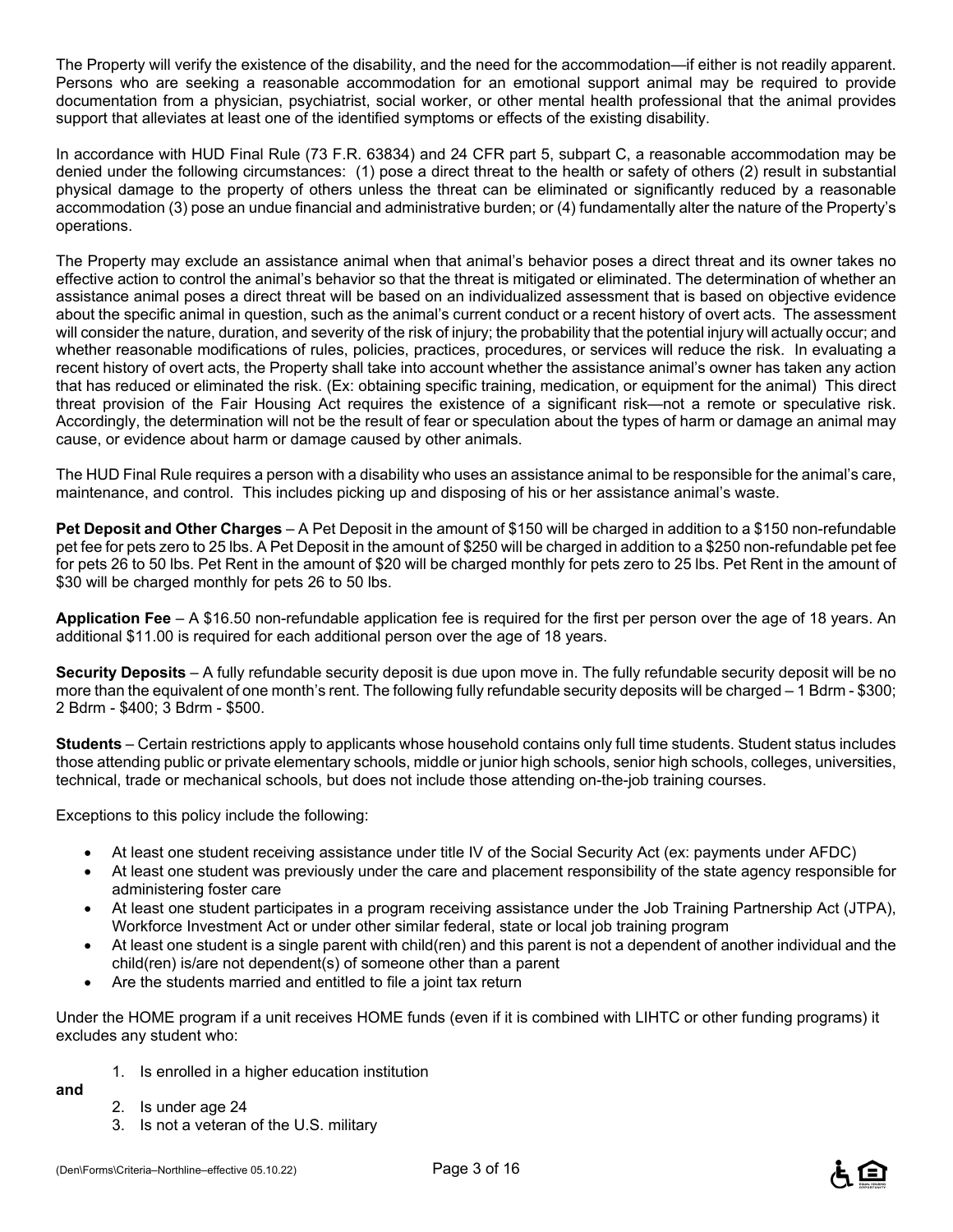- 4. Is not married
- 5. Does not have a dependent child(ren)
- 6. Is not a person with disabilities
- 7. Is not otherwise individually eligible, or have parents who, individually or jointly, are not eligible on the basis of income. Please note: this item refers to being eligible for Section 8. So, if the student OR their parents are eligible to receive Section 8, then they would meet exception #7.

Excluded students are prohibited from receiving any type of HOME assistance, including renting HOME-assisted rental units, receiving HOME tenant-based rental assistance, or otherwise participating in the HOME program independent of their low- or very low-income families.

**Section 8** – All Section 8 Voucher holders are welcome to apply for residency and will be provided the same consideration as all other applicants.

**Waiting List** - When there are more applicants/residents than apartment vacancies at Northline management will establish and maintain an applicant wait list. The wait list order shall group applicants/residents by the unit size and date the application is received in the management office. When an apartment becomes available the first position applicant/resident on the wait list for that unit size will be contacted for possible residency. If management is unable to reach the applicant/resident within 24 hours, the applicant/resident will be removed from the wait list. The next position applicant/resident will then be contacted for the vacancy. The applicant/resident is responsible for keeping all contact information current. Any changes to the application such as address or contact information must be made in writing. The property will conduct outreach as necessary to ensure that the property has a sufficient number of applicants on the waiting list to fill anticipated vacancies and to assure that the property is affirmatively furthering fair housing and complying with the Fair Housing Act. Priority for accessible units shall be given to an applicant/resident that requires accessible features or an applicant/resident with a disabled household member that requires accessible features. The waitlist shall consist of no more than 30 applicants/residents at any time per unit size or with lower rent restricted units. Current residents on the waiting list will be given the same consideration as applicants on the waiting list unless an emergency or special needs request is necessary. For communities with mixed income units, applicants and current resident will be placed on the appropriate waitlist based on their income qualifications, unit size and date the application is received in the management office. The waitlist will be updated as needed to ensure that all applicants/residents and applicant/resident information is current and timely. To update the waiting list, the property will attempt to make contact via the phone number listed on the application to each applicant/resident on the waitlist to determine whether the applicant/resident continues to be interested in, and to qualify for, the program. The update request will provide a deadline of 48 hours by which the applicant/resident must respond and will state that failure to respond will result in the applicant's/ resident's name being removed from the waiting list. The property will close the waiting list if it has an adequate pool of applicants to fill projected vacancies. The number of applicants needed before closing the waitlist shall be set by the property and detailed in the property criteria. **Recertification(s) –** This development has elected not to do annual recertifications. Each existing household will be required to complete an Annual Eligibility Certification (AEC) keeping their move-in designation. A reasonable accommodation may be requested for applicants needing alternative methods of contact to update information.

**Closing the Waitlist –** The waitlist shall consist of no more than 30 applicants/residents at any time per unit size or with lower rent restricted units. The property will close the waiting list if it has an adequate pool of applicants to fill projected vacancies.

**Recertification(s)** – This development has elected not to do annual income recertifications. Each existing household will be required to complete an Annual Eligibility Certification (AEC) keeping their move-in designation unless there is a change in the household composition which results in additional income above the household's current income tier. If this occurs the household will be re-designated at a higher tier increasing the rent provided that the next available unit is occupied at the lower tier to maintain the set aside requirements. If no other unit is available, the household rent will remain restricted until such a unit can be designated at the lower tier.

**Accessible Unit Priority -** Priority for accessible units shall be given to an applicant that requires accessible features or an applicant with a disabled household member that requires accessible features.

**VAWA PROTECTIONS** - The Property is sensitive to the barriers of participation that accompanies applicants that are protected by the Violence Against Women Act. Please refer to the "Notice of Occupancy Rights" under the "Violence Against Women Act" documentation that will be provided to you upon execution of this Criteria.

The Property may request in writing that the victim, or a family member on the victim's behalf, certify that the individual is a victim of abuse.

**Denial of Application** – If your application is denied for any reason, applicant will be provided a notification of denial, via in person, USPS, facsimile or email, which will include a phone number to the third party provider of information that resulted in the decision for denial within 7 days. This notice will include copies of HUD 5380, HUD 5381 and 5382. The applicant has

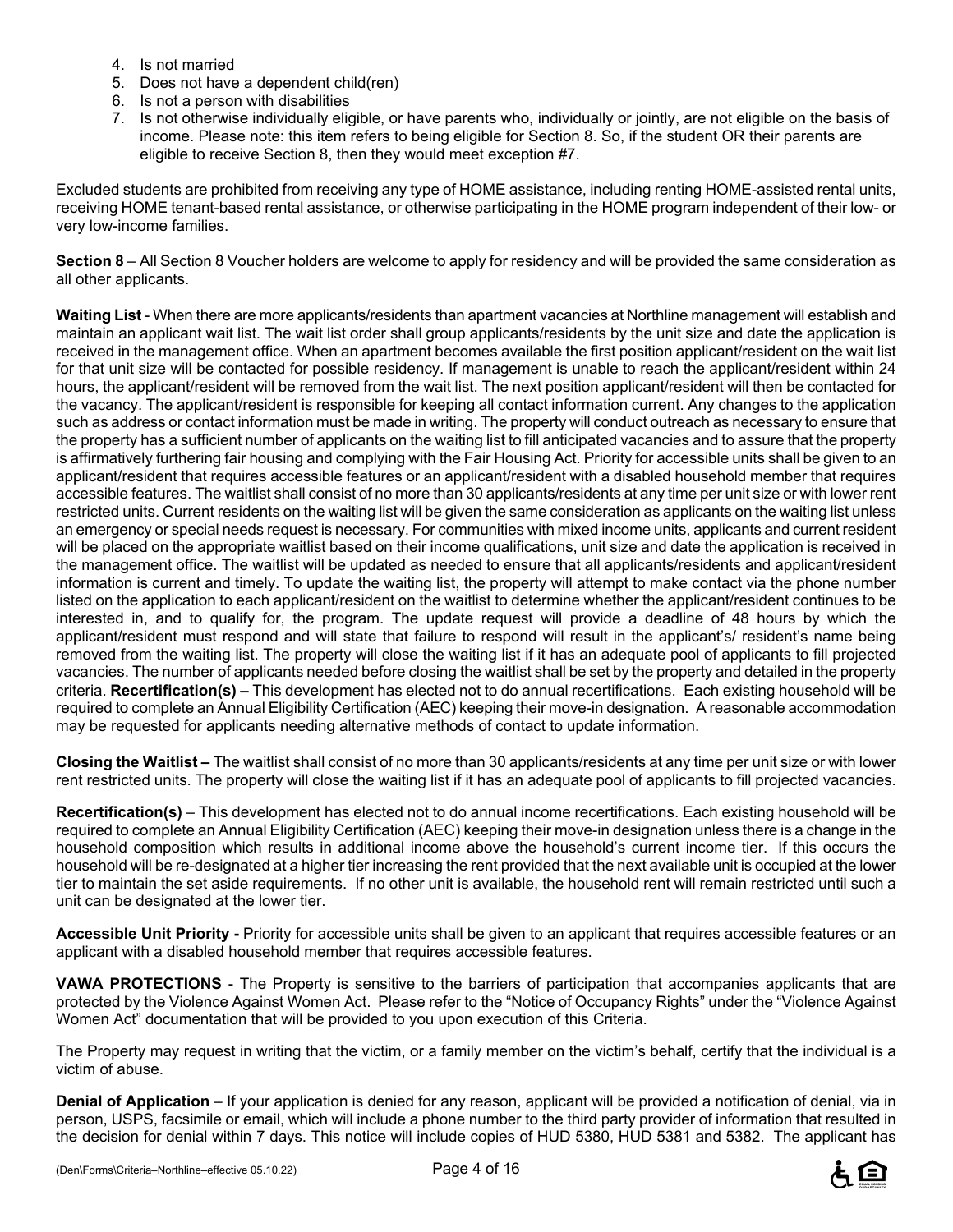fourteen (14) days to request an appeal in writing or request a meeting to discuss the rejection. If an appeal is requested due to the denial a second review of all documentation will be made by the compliance manager or someone who did not take part in the original decision. Notification will be by phone followed up in writing via e-mail or sent by USPS mail within 7 days. Should changes in circumstances arise from original application date, you may reapply after 90 days.

**Grievance Procedure-** If an applicant or resident disagrees with management policies, action or failure to act in accordance with the rental criteria or lease agreement the following procedures to mediate the resident disagreement with management will be:

- The applicant/resident will be given the opportunity to communicate their concerns to the community manager. If a resolution cannot be agreed upon,
- The applicant/resident may put their disagreement in writing to be reviewed by the property supervisor via: \*The property manager will forward to the supervisor
	- \*Fax to the Corporate Office: Fax # (713)622-4762
	- \*USPS to the Corporate office at Allied Orion Group, 2051 Greenhouse Road,
		- Suite 300, Houston TX 77084
- An acknowledgement of receipt by Allied Orion Group will be sent to the applicant/resident within (15) days of receiving the written disagreement.
- The Property Supervisor will then review the written disagreement, research the situation and respond in writing with the decision within thirty (30) days of receiving the disagreement.
- ALL individual applicant/resident disagreements with management will be conducted privately in the on-site community manager's office.

**Unit Transfer Policy –** This development is not part of a multiple building project per the IRS form 8609. This requires resident(s) to qualify on current circumstances as initial certification for a new unit in a different building (Project). Completion of all paperwork is required. Existing resident(s) must meet income/rent restrictions as outlined in current criteria for rental. Residents who already reside in the development (or applicants on the waitlist), will be screened on the basis of the original criteria that was in effect at the time the household originally applied at the development. Resident(s) electing to transfer within the same building must sign and date the Tenant Rights and Resource Guide Acknowledgement form and HUD 5380, 5381 and 5382 Acknowledgement form. Transfers within the same building are allowed, regardless of the household's income at the most current certification. Certification date follows the household, not the unit. If the income on most current certification exceeds the 140% of the property's highest income tier the existing resident(s) is permitted to transfer within the same building but not to a different building in this development. If transferring to same size unit, rent will remain the same if a rent increase has occurred in the last 12 months. If currently in a lease or downsizing, a transfer fee of \$250 will be charged, along with a new security deposit at the time the new lease is executed. Current unit deposit will be refunded if there are no damages to the current unit. Pre-inspection of the unit will be conducted prior to any transfer approval. If transfer is to accommodate a request for an accessible unit/reasonable accommodation, the transfer fee and the security deposit will be waived. The property does not offer a preference or give a priority to any applicant not residing on the property over those already residing at the property when the existing tenant is seeking a unit with a lower or higher income restriction than the unit they currently occupy. Existing tenants will be entered on the waitlist using the same process as applicants not currently residing at the property. A preference shall be granted for a transfer for an existing tenant that needs an accessible unit/reasonable accommodation over applicants on the waiting list. A preference shall be granted for a transfer by an existing tenant that needs to transfer based on protections under the "Violence Against Women Act" over applicants on the waiting list. Priority for accessible units shall be given to an applicant that requires accessible features/reasonable accommodations or an applicant with a disabled household member that requires accessible features.

**Emergency Transfer -** If the dwelling unit is damaged or a condition inside the unit exist which is a hazard to life, health, or safety of the occupants, the property will move the resident to the first available unit, if available, where necessary repairs cannot be made within a reasonable time. If the occupant must be placed on the waitlist, they shall be placed at the top of the waitlist and occupy the next available unit.

**Non-Renewals and Terminations of Lease Contracts for Existing Households –** Existing households that are not allowed to renew and their lease is being terminated will be handled as allowed under the program. A specific reason for termination or non-renewal will be addressed in writing on the Advance Notice of Lease Termination form or renewal period for TDHCA regulated Affordable Housing Notification form .This property operates in compliance with the Violence Against Women Act (VAWA) and will comply to non-renewals and termination of the lease contract accordingly. The HUD 5380 and 5382 forms will be given to each existing household along with the non-renewal/lease termination notice. If you are a victim of domestic violence, sexual assault, dating violence or stalking, you as well as members of your family, may have protection from being denied housing or from losing housing as a consequence of domestic violence, sexual assault, dating violence or stalking. If you are a person with a disability, and if there is a reasonable accommodation that you would like to request in response to this

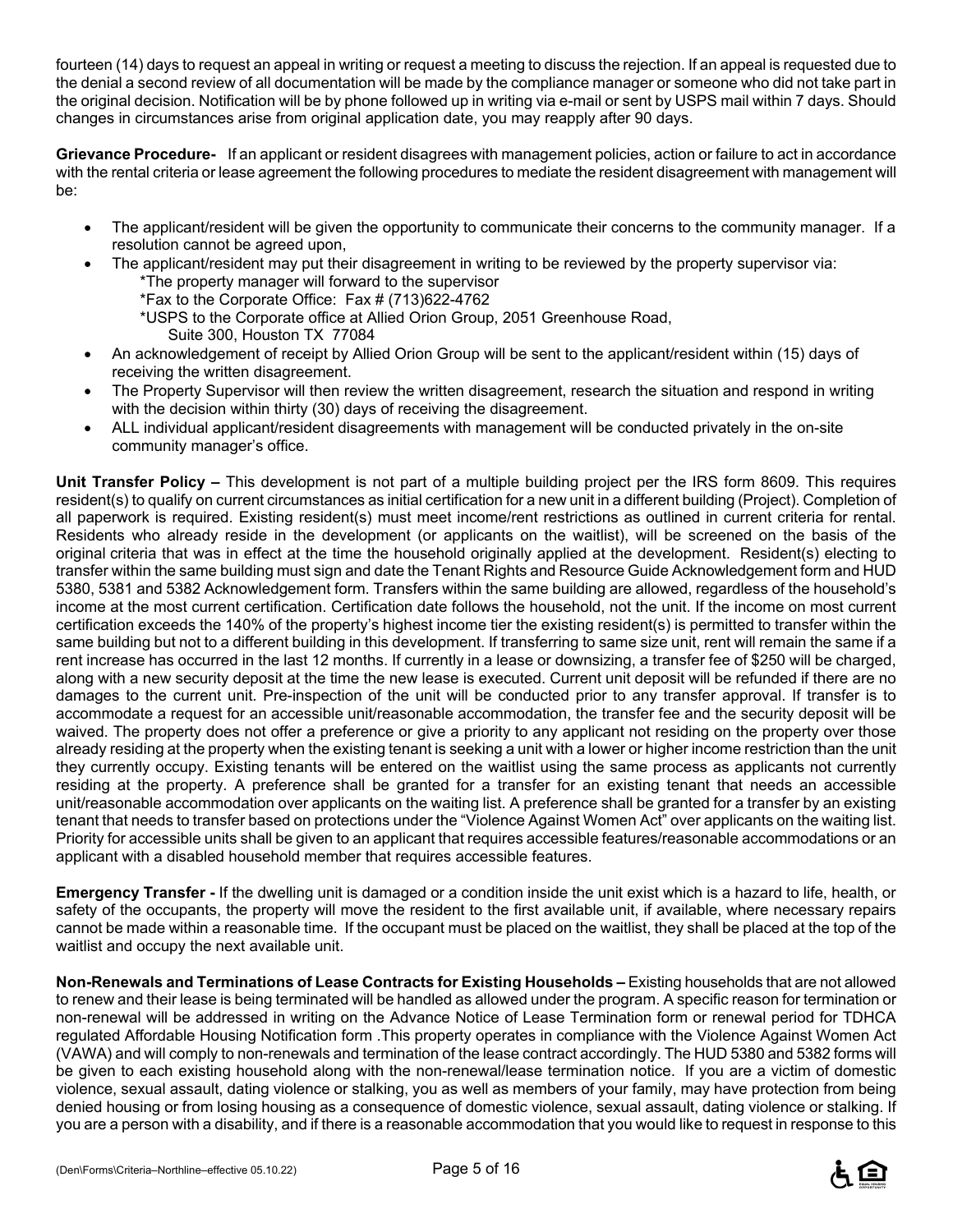notice, you have a right to do so under the Fair Housing Act. Person(s) with a disability and or reasonable accommodation, request will not be non-renewed or terminated from the lease contact solely based on a person(s) with a disability and or reasonable accommodation request. Appeal procedures will be included, but not limited to notification of a supervisor and/or compliance for appeal review, for these households. If an appeal is requested due to the outcome of non-renewal and termination of the lease contract for existing households a reconsideration process will take place. A reconsideration is a complete review of your claim by someone who did not take part in the first decision. Management will look at all the evidence submitted from the original decision, plus any new evidence.

**Disability Qualifications** - A special needs individual person is defined as having a physical or mental impairment, which substantially limits one or more major life activities (i.e. self-care, performing manual tasks, walking, seeing, hearing, speaking, breathing, learning or working). Physical or mental impairments entail a lengthy list of infirmities which can include, but are not necessarily limited to, such diseases and conditions as orthopedic, visual, speech and hearing impairments, Cerebral Palsy, Autism, Epilepsy, Muscular Dystrophy, Multiple Sclerosis, Cancer, Heart Disease, Diabetes, Human Immune deficiency Virus (HIV) or (AIDS) infection, mental retardation, emotional illness, drug addiction (OTHER THAN ADDICTION CAUSED BY CURRENT ILLEGAL USE OF CONTROLLED SUBSTANCE.), Alcoholism.

Certain apartments are constructed as accessible for individuals with a disability. If a disabled person requests an accessible apartment that is currently occupied by a non- disabled person, the non- disabled person must move out of that apartment within 30 days.

If an accessible unit is not available for a qualified disabled applicant, the applicant shall not be denied housing. No disabled applicant shall be required to lease an accessible unit. No applicant is required to provide specific medical or disability information other than the disability verification that is requested to verify eligibility for reasonable accommodations.

**Reasonable Accommodations –** Applicants with a disability may request a reasonable accommodation during the application process or at any other time verbally or in person to the Property Manager. All requests will be responded to within seven (7) business days.

**Privacy Policy for Personal Information of Rental Applicant and Residents -** We are dedicated to protecting the privacy of your personal information, including your Social Security Number and other identifying or sensitive personal information. Our policy and procedures are designed to help ensure that your information is kept secure, and we work to follow all federal and state laws regarding the protection of your personal information. While no one can guarantee against identity theft or the misuse of personal information, protecting the information you provide us is a high priority to our company and staff. If you have concerns about this issue, please feel free to share them with us.

**How Personal Information is collected and Applications are accepted:** You will be asked to furnish some personal information when you apply to rent from us. This information will be on the rental application form or other document that you provide to us or to an apartment locator service, either on paper, fax or e-mail. Applicant and Residents may apply by USPS at 7211 Northline Drive; Houston, TX 77076 or in person. Alternative method is by email at northline@alliedorion.com. Original signatures will be required on all paperwork at move-in.

**How and When Information is used:** We use this information for our business purposes only as it relates to leasing a dwelling to you. Examples of these uses include but are not limited to, verifying statements made on your rental application (such as your rental, credit and employment history), reviewing your lease for renewal and enforcing your lease obligations (such as to obtain payment for money you may owe us in the future).

**How the Information is Protected and Who has Access:** We allow only authorized persons to have access to your personal information, and we keep documents and electronic records containing this information in secure areas and systems.

**How the Information is Disposed of:** After we no longer need or are required to keep your personal information, we will store or destroy it in a manner designed to prevent unauthorized persons from accessing it. Our disposal methods will include shredding, destruction or obliteration of paper documents and destruction of electronic files.

**Locator Services:** If you found us through a locator service, please be aware that locator services are independent contractors and are not our employees or agents – even though they may initially process rental applications and fill out lease forms. You should require any locator services you use to furnish you their own privacy policies.

**Policies and Procedures:** Copies of all policies and procedures referenced in this rental criteria are available upon request to applicants/tenants or their representatives.

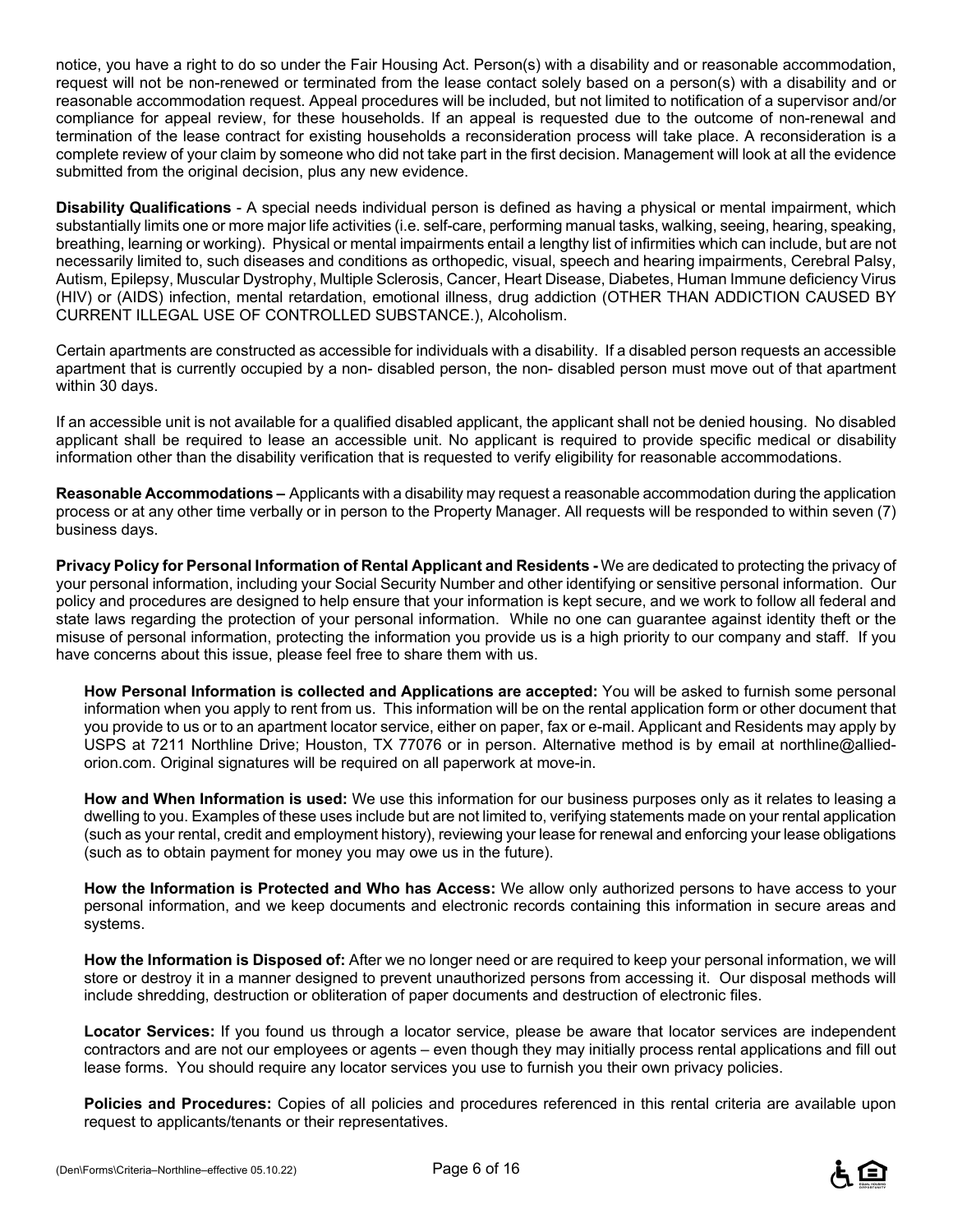**I understand and accept these qualifying standards and have truthfully answered all questions. I understand that falsification of Rental Application information will lead to denial of rental. Rental Criteria does not constitute a guarantee or representation that resident or occupants currently residing in the community have not been convicted or are not subject to deferred adjudication for felony. Management's ability to verify this information is limited to the information made available by the agencies and services used. It does not insure that all individuals reside in on or visiting the community conforms to these guidelines**.

**I have received a copy of the "Notice of Occupancy Rights" under the "Violence Against Women Act" and the certification documentation.** 

Applicant Signature Date

\_\_\_\_\_\_\_\_\_\_\_\_\_\_\_\_\_\_\_\_\_\_\_\_\_\_\_\_\_\_\_\_\_\_\_\_\_\_\_\_ \_\_\_\_\_\_\_\_\_\_\_\_\_

\_\_\_\_\_\_\_\_\_\_\_\_\_\_\_\_\_\_\_\_\_\_\_\_\_\_\_\_\_\_\_\_\_\_\_\_\_\_\_\_ \_\_\_\_\_\_\_\_\_\_\_\_\_

Applicant Signature Date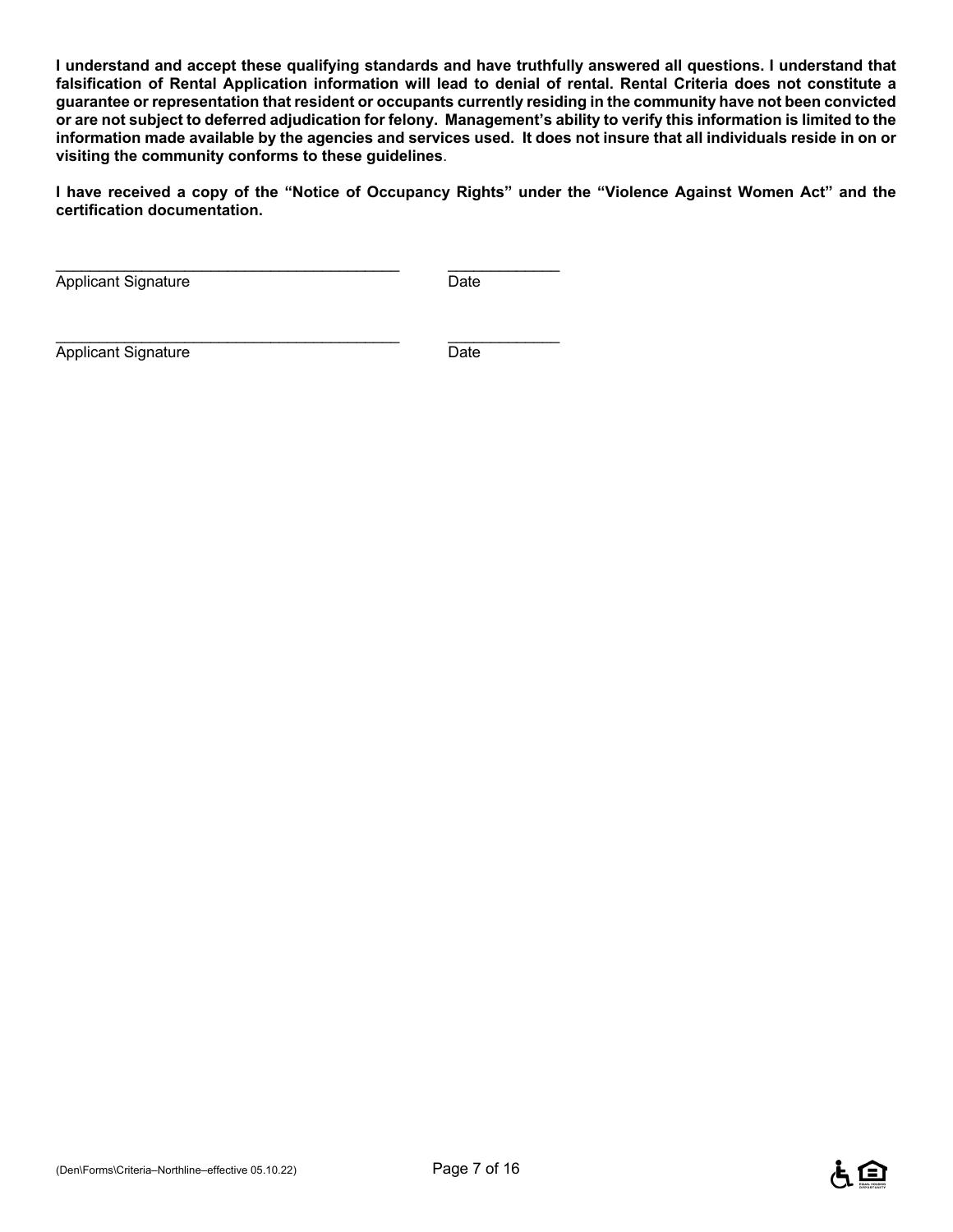## **NOTICE OF OCCUPANCY RIGHTS UNDER THE VIOLENCE AGAINST WOMEN ACT**

#### **Northline**

#### **Notice of Occupancy Rights under the Violence Against Women Act**<sup>1</sup>

#### **To all Tenants and Applicants**

The Violence Against Women Act (VAWA) provides protections for persons that have been subject to domestic violence, dating violence, sexual assault, or stalking.2 VAWA protections are available equally to all individuals regardless of sex, gender identity, or sexual orientation.<sup>3</sup> The Texas Department of Housing and Community Affairs is the State agency that oversees (please circle the covered program) **the Housing Tax Credit, HOME Multifamily, HOME Tenant Based Rental Assistance, Tax Credit Assistance Program-Repayment Funds, National Housing Trust Fund, Emergency Solutions Grant, and the Housing Choice Voucher Program "covered program".** This notice explains your rights under VAWA. A U.S. Department of Housing ("HUD") approved certification form is attached to this notice. You can fill out this form to show that you are or have been subject to domestic violence; dating violence, sexual assault, or stalking, and that you wish to use your rights under VAWA.

#### **Protections for Applicants**

If you otherwise qualify for assistance under **the Housing Tax Credit, HOME Multifamily Program,** you cannot be denied admission or denied assistance because you are or have been subject to domestic violence, dating violence, sexual assault, or stalking.

#### **Protections for Tenants**

If you are receiving assistance under **the Housing Tax Credit, HOME Multifamily Program,** you may not be denied assistance, terminated from participation, or be evicted from your rental housing because you are or have been subject to domestic violence, dating violence, sexual assault, or stalking.

Also, if you or an affiliated individual of yours is or has been subject to of domestic violence, dating violence, sexual assault, or stalking by a member of your household or any guest, you may not be denied rental assistance or occupancy rights under **the Housing Tax Credit, HOME Multifamily Program** solely on the basis of criminal activity directly relating to that domestic violence, dating violence, sexual assault, or stalking.

Affiliated individual means your spouse, parent, brother, sister, or child, or a person to whom you stand in the place of a parent or guardian (for example, the affiliated individual is in your care, custody, or control); or any individual, tenant, or lawful occupant living in your household.

#### **Removing the Abuser or Perpetrator from the Household**

**Northline** may divide (bifurcate) your lease in order to evict the individual or terminate the assistance of the individual who has engaged in criminal activity (the abuser or perpetrator) directly relating to domestic violence, dating violence, sexual assault, or stalking.

If **Northline** chooses to remove the abuser or perpetrator, **Northline** may not take away the rights of eligible tenants to the unit or otherwise punish the remaining tenants. If the evicted abuser or perpetrator was the sole tenant to have established eligibility for assistance under the program, **Northline** must allow the tenant who is or has VAWA protections and other household members to remain in the unit for a period of time, in order to establish eligibility under the program or under another HUD housing program covered by VAWA, or, find alternative housing.

In removing the abuser or perpetrator from the household, **Northline** must follow Federal, State, and local eviction procedures. In order to divide a lease, **Northline** may, but is not required to, ask you for documentation or certification of the incidences of domestic violence, dating violence, sexual assault, or stalking (such as HUD's self-certification form 5382).

i<br>L



<sup>1</sup> Despite the name of this law, VAWA protection is available regardless of sex, gender identity, or sexual orientation.

<sup>2</sup> The VAWA statute uses the term victims to describe those with VAWA protections, but the Department herein refers to this class of persons as subject to protections under VAWA.

<sup>3</sup> Housing providers in the covered programs cannot discriminate on the basis of any protected characteristic, including race, color, national origin, religion, sex, familial status, disability, or age. HUD-assisted and HUD-insured housing must be made available to all otherwise eligible individuals regardless of actual or perceived sexual orientation, gender identity, or marital status.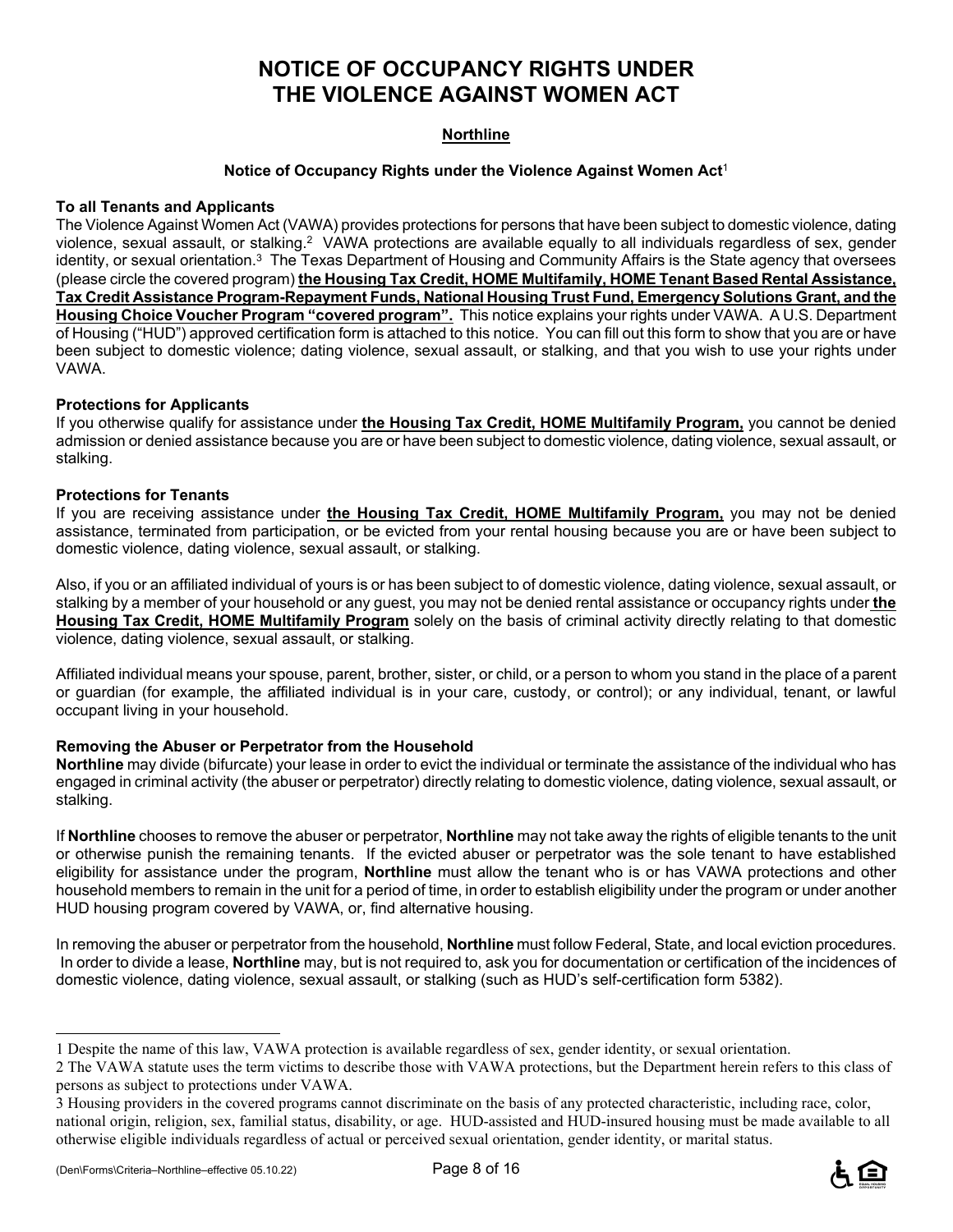#### **Moving to Another Unit**

Upon your request, **Northline** may permit you to move to another unit, subject to the availability of other units, and still keep your assistance. In order to approve a request, **Northline** may ask you to provide documentation that you are requesting to move because of an incidence of domestic violence, dating violence, sexual assault, or stalking. If the request is a request for emergency transfer, the housing provider may ask you to submit a written request or fill out a form where you certify that you meet the criteria for an emergency transfer under VAWA. The criteria are:

- **(1) You are a victim of domestic violence, dating violence, sexual assault, or stalking.** If **Northline** does not already have documentation that you have been subject to domestic violence, dating violence, sexual assault, or stalking, your housing provider may ask you for such documentation, as described in the documentation section below.
- **(2) You expressly request the emergency transfer. Northline** may choose to require that you submit a form, or may accept another written or oral request.
- **(3) You reasonably believe you are threatened with imminent harm from further violence if you remain in your current unit.** This means you have a reason to fear that if you do not receive a transfer you would suffer violence in the very near future.

#### **OR**

**You have been subject to sexual assault and the assault occurred on the premises during the 90-calendarday period before you request a transfer.** If you have been subject to sexual assault, then in addition to qualifying for an emergency transfer because you reasonably believe you are threatened with imminent harm from further violence if you remain in your unit, you may qualify for an emergency transfer if the sexual assault occurred on the premises of the property from which you are seeking your transfer, and that assault happened within the 90 calendar-day period before you expressly request the transfer.

**Northline** will keep confidential requests for emergency transfers by victims of domestic violence, dating violence, sexual assault, or stalking, and work to ensure the confidentiality of the location of any move by such victims and their families.

HP's emergency transfer plan provides further information on emergency transfers, and **Northline** must make a copy of its emergency transfer plan available to you if you ask to see it.

**Documenting You Are or Have Been a Victim of Domestic Violence, Dating Violence, Sexual Assault or Stalking Northline** can, but is not required to, ask you to provide documentation to "certify" that you are or have been subject to domestic violence, dating violence, sexual assault, or stalking. Such request from **Northline** must be in writing, and **Northline** must give you at least 14 business days (Saturdays, Sundays, and Federal holidays do not count) from the day you receive the request to provide the documentation. **Northline** may, but does not have to, extend the deadline for the submission of documentation upon your request.

You can provide one of the following to **Northline** as documentation. It is your choice which of the following to submit if **Northline** asks you to provide documentation that you are or have been a victim of domestic violence, dating violence, sexual assault, or stalking.

- A complete HUD-approved certification form (HUD form 5382) given to you by **Northline** with this notice, that documents an incident of domestic violence, dating violence, sexual assault, or stalking. The form will ask for your name, the date, time, and location of the incident of domestic violence, dating violence, sexual assault, or stalking, and a description of the incident. The certification form provides for including the name of the abuser or perpetrator if the name of the abuser or perpetrator is known and is safe to provide.
- A record of a Federal, State, tribal, territorial, or local law enforcement agency, court, or administrative agency that documents the incident of domestic violence, dating violence, sexual assault, or stalking. Examples of such records include police reports, protective orders, and restraining orders, among others.
- A statement, which you must sign, along with the signature of an employee, agent, or volunteer of a victim service provider, an attorney, a medical professional or a mental health professional (collectively, "professional") from whom you sought assistance in addressing domestic violence, dating violence, sexual assault, or stalking, or the effects of abuse, and with the professional selected by you attesting under penalty of perjury that he or she believes that the incident or incidents of domestic violence, dating violence, sexual assault, or stalking are grounds for protection.
- Any other statement or evidence that **Northline** has agreed to accept.

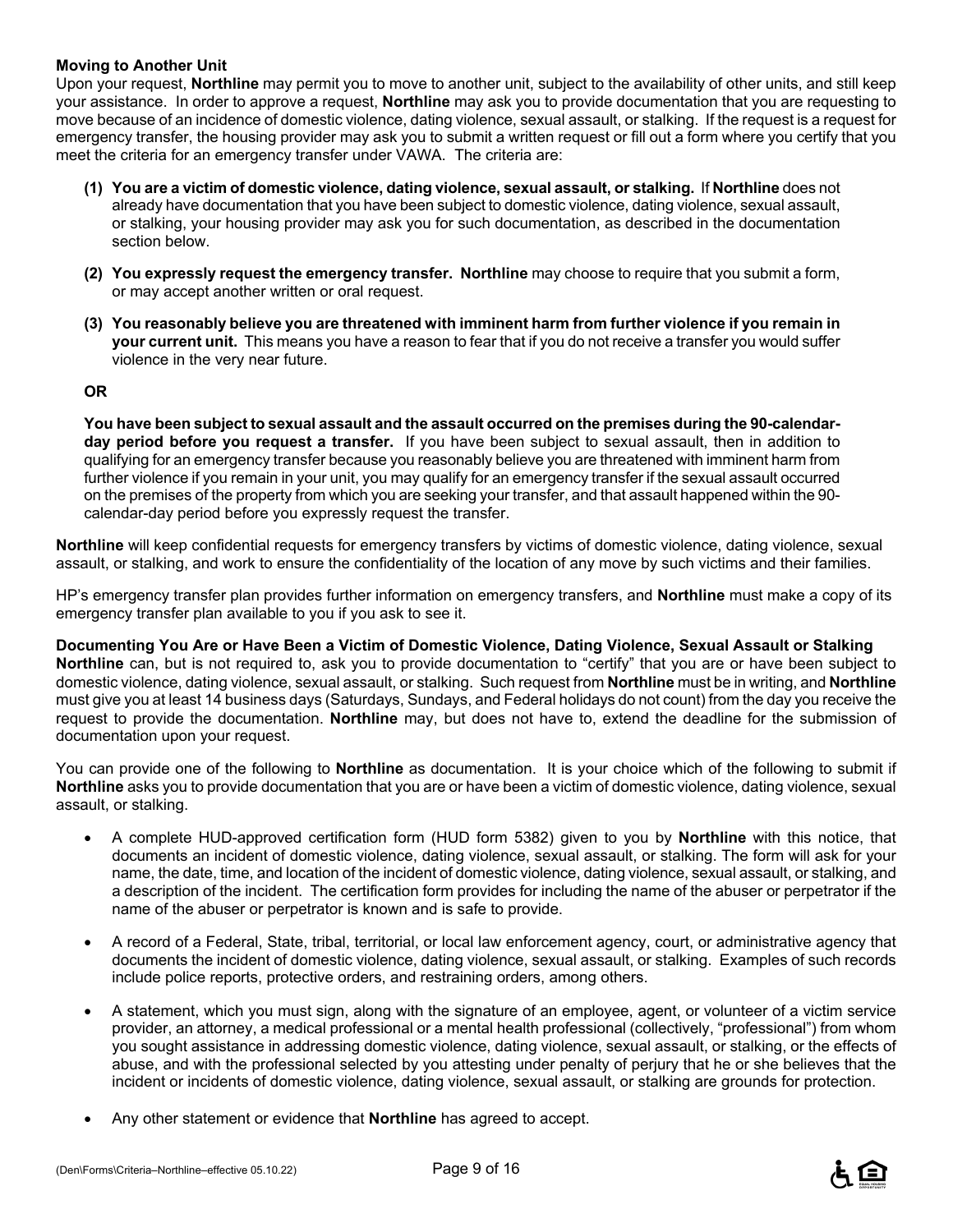If you fail or refuse to provide one of these documents within the 14 business days, **Northline** does not have to provide you with the protections contained in this notice.

If **Northline** receives conflicting evidence that an incident of domestic violence, dating violence, sexual assault, or stalking has been committed (such as certification forms from two or more members of a household each claiming to be a victim and naming one or more of the other petitioning household members as the abuser or perpetrator), **Northline** has the right to request that you provide third-party documentation within thirty 30 calendar days in order to resolve the conflict. If you fail or refuse to provide third-party documentation where there is conflicting evidence, **Northline** does not have to provide you with the protections contained in this notice.

#### **Confidentiality**

**Northline** must keep confidential any information you provide related to the exercise of your rights under VAWA, including the fact that you are exercising your rights under VAWA.

**Northline** must not allow any individual administering assistance or other services on behalf of **Northline** (for example, employees and contractors) to have access to confidential information unless for reasons that specifically call for these individuals to have access to this information under applicable Federal, State, or local law.

**Northline** must not enter your information into any shared database or disclose your information to any other entity or individual. **Northline**, however, may disclose the information provided if:

- You give written permission to **Northline** to release the information on a time limited basis.
- **Northline** needs to use the information in an eviction or termination proceeding, such as to evict your abuser or perpetrator or terminate your abuser or perpetrator from assistance under this program.
- A law requires **Northline** or your landlord to release the information.

VAWA does not limit **Northline** duty to honor court orders about access to or control of the property. This includes orders issued to protect a victim and orders dividing property among household members in cases where a family breaks up.

### **Reasons a Tenant Eligible for Occupancy Rights under VAWA May Be Evicted or Assistance May Be Terminated**

You can be evicted and your assistance can be terminated for serious or repeated lease violations that are not related to domestic violence, dating violence, sexual assault, or stalking committed against you. However, **Northline** cannot hold tenants who have been subject to domestic violence, dating violence, sexual assault, or stalking to a more demanding set of rules than it applies to tenants who have not been subject to domestic violence, dating violence, sexual assault, or stalking.

The protections described in this notice might not apply, and you could be evicted and your assistance terminated, if **Northline** can demonstrate that not evicting you or terminating your assistance would present a real physical danger that:

- 1) Would occur within an immediate time frame, and
- 2) Could result in death or serious bodily harm to other tenants or those who work on the property.

If **Northline** can demonstrate the above, **Northline** should only terminate your assistance or evict you if there are no other actions that could be taken to reduce or eliminate the threat.

#### **Other Laws**

VAWA does not replace any Federal, State, or local law that provides greater protection for person's subject to domestic violence, dating violence, sexual assault, or stalking. You may be entitled to additional housing protections for persons subject to domestic violence, dating violence, sexual assault, or stalking under other Federal laws, as well as under State and local laws.

#### **Non-Compliance with the Requirements of This Notice**

You may report a covered housing provider's violations of these rights and seek additional assistance, if needed, by contacting or filing a complaint with TDHCA at https://www.tdhca.state.tx.us/complaint.htm or 800-525-0657 or 817-978-5600 the HUD Fort Worth regional office, (800) -669-9777, (TTY 817-978-5595).

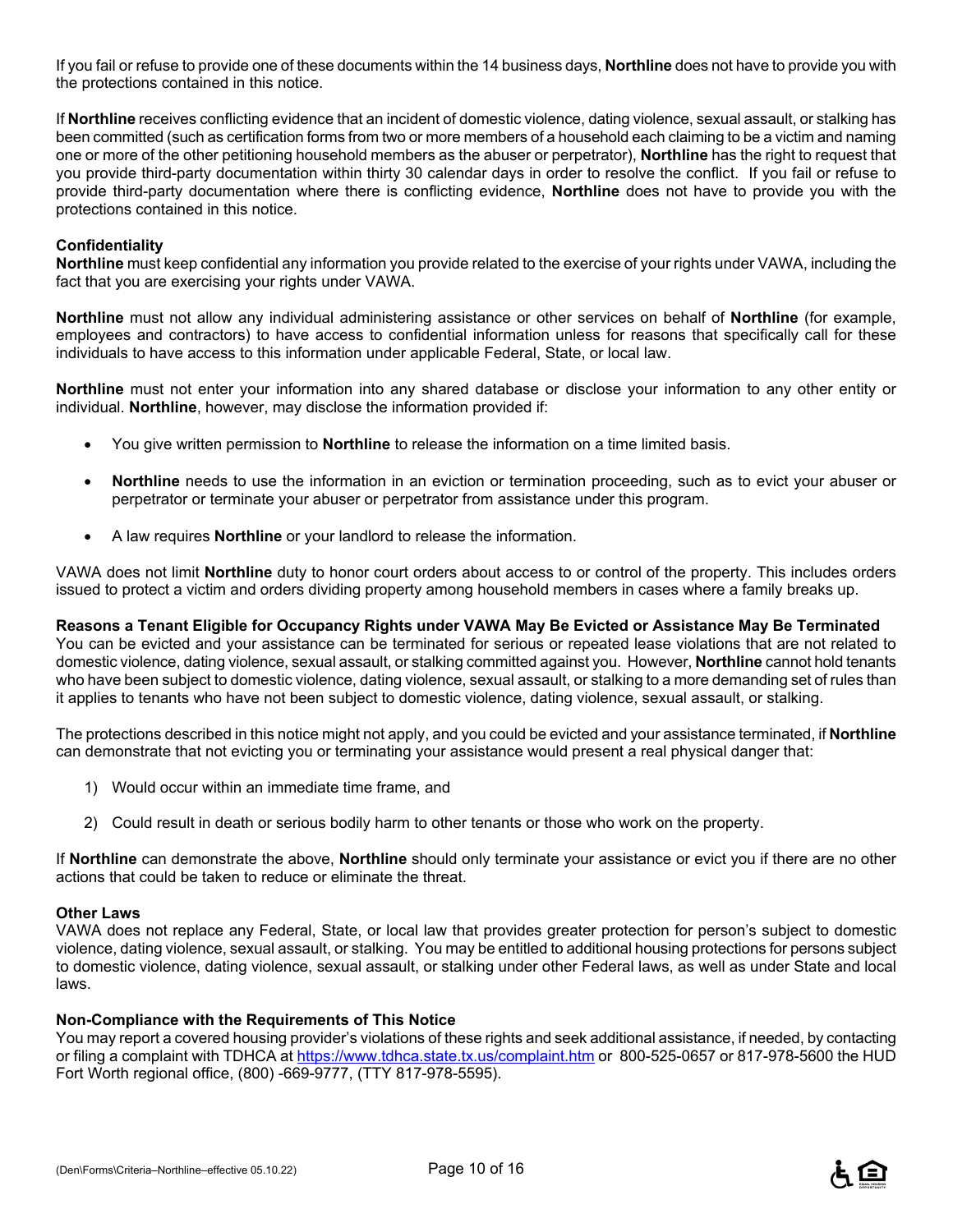#### **For Additional Information**

You may view a copy of HUD's final VAWA rule at: https://www.federalregister.gov/documents/2016/11/16/2016-25888/violence-against-women-reauthorization-act-of-2013-implementation-in-hud-housing-programs.

Additionally, **Northline** must make a copy of HUD's VAWA regulations available to you if you ask to see them.

For questions regarding VAWA, and/or if you need to move due to domestic violence, dating violence, sexual assault, or stalking please contact the Texas Department of Housing and Community Affairs at 512-475-3800 or 800-475-3800 (Relay Texas 800-735-2989) for assistance in locating other available housing (note, this is not a domestic violence hotline. Depending on your location, the Department may also have a listing of local service providers and advocates who can help you move to a safe and available unit. For more information regarding housing and other laws that may protect or provide additional options for survivors, call the Texas Council on Family Violence Policy Team at 1-800-525-1978.

#### **Domestic Violence, Sexual Assault and Stalking Resources**

To speak with an advocate and receive confidential support, information and referrals regarding domestic violence 24 hours a day, every day, contact the National Domestic Violence Hotline at 1-800-799-7233 or, for persons with hearing impairments, 1- 800-787-3224 (TTY). You may also visit the Texas Council on Family Violence website for a listing or local domestic violence services providers: http://tcfv.org/service-directory/?wpbdp\_view=all\_listings.

For confidential support services and referral to a local sexual assault crisis center 24 hours a day, every day, contact RAINN: Rape, Abuse, & Incest National Network: Hotline: 1-800-656-HOPE. You may also visit the Texas Association Against Sexual Assault to find local crisis centers: http://taasa.org/crisis-center-locator/.

For information regarding stalking visit the National Center for Victims of Crime's Stalking Resource Center at: https://www.victimsofcrime.org/our-programs/stalking-resource-center.

Victims of a variety of crimes my find referrals by contacting t the Victim Connect Resource Center, a project of the NCVC, through calling Victim Connect Helpline: 855-4-VICTIM (855-484-2846) or searching for local providers at: http://victimconnect.org/get-help/connect-directory/.

#### **Legal Resources - TexasLawHelp.org - www.texaslawhelp.org**

TexasLawHelp.org is a website that provides free, reliable legal information on a variety of topics such as; family law, consumer protection and debt relief, health and benefits, employment law, housing, wills and life planning, and immigration. The website offers interactive and downloadable legal forms, self-help tools and videos on legal issues, and can assist in locating local free legal services.

#### **Texas Advocacy Project, A VOICE - 1.888. 343.4414**

Advocates for Victims of Crime (A VOICE), a project of Texas Legal Services Center, provides free direct legal representation and referrals to victims of violent crime, and providing education about crime victim's rights and assistance with Crime Victims Compensation applications. Note: callers will most likely leave a message and their call will be returned by an attorney.

#### **Legal Aid for Survivors of Sexual Assault (LASSA)** - **1-844-303-SAFE (7233)**

The LASSA Hotline is answered by attorneys seven days a week. The Hotline attorneys provide sexual assault survivors with legal information and advice about legal issues that may arise following a sexual assault including crime victim's rights, housing, and safety planning.

#### **Family Violence Legal Line - 800-374-HOPE**

Texas Advocacy Project. Offers the HOPE Line, Monday -Friday 9am-5pm, staffed by attorneys can help you with a variety of legal concerns related to domestic violence, sexual assault, and stalking.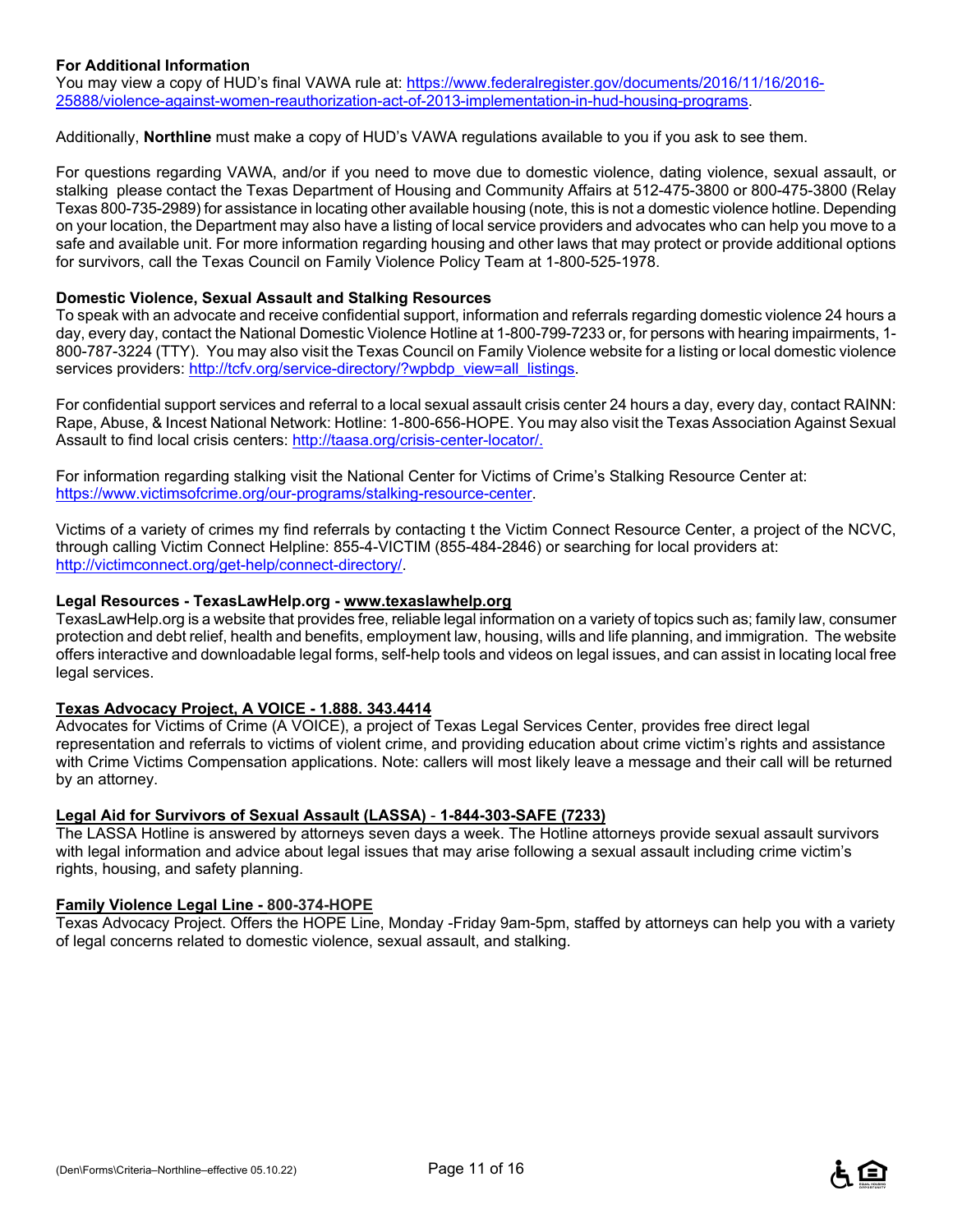**Purpose of Form:** The Violence Against Women Act ("VAWA") protects applicants, tenants, and program participants in certain HUD programs from being evicted, denied housing assistance, or terminated from housing assistance based on acts of domestic violence, dating violence, sexual assault, or stalking against them. Despite the name of this law, VAWA protection is available to victims of domestic violence, dating violence, sexual assault, and stalking, regardless of sex, gender identity, or sexual orientation.

**Use of This Optional Form:** If you are seeking VAWA protections from your housing provider, your housing provider may give you a written request that asks you to submit documentation about the incident or incidents of domestic violence, dating violence, sexual assault, or stalking.

In response to this request, you or someone on your behalf may complete this optional form and submit it to your housing provider, or you may submit one of the following types of third-party documentation:

(1) A document signed by you and an employee, agent, or volunteer of a victim service provider, an attorney, or medical professional, or a mental health professional (collectively, "professional") from whom you have sought assistance relating to domestic violence, dating violence, sexual assault, or stalking, or the effects of abuse. The document must specify, under penalty of perjury, that the professional believes the incident or incidents of domestic violence, dating violence, sexual assault, or stalking occurred and meet the definition of "domestic violence," "dating violence," "sexual assault," or "stalking" in HUD's regulations at 24 CFR 5.2003.

(2) A record of a Federal, State, tribal, territorial or local law enforcement agency, court, or administrative agency; or

(3) At the discretion of the housing provider, a statement or other evidence provided by the applicant or tenant.

**Submission of Documentation:** The time period to submit documentation is 14 business days from the date that you receive a written request from your housing provider asking that you provide documentation of the occurrence of domestic violence, dating violence, sexual assault, or stalking. Your housing provider may, but is not required to, extend the time period to submit the documentation, if you request an extension of the time period. If the requested information is not received within 14 business days of when you received the request for the documentation, or any extension of the date provided by your housing provider, your housing provider does not need to grant you any of the VAWA protections. Distribution or issuance of this form does not serve as a written request for certification.

**Confidentiality:** All information provided to your housing provider concerning the incident(s) of domestic violence, dating violence, sexual assault, or stalking shall be kept confidential and such details shall not be entered into any shared database. Employees of your housing provider are not to have access to these details unless to grant or deny VAWA protections to you, and such employees may not disclose this information to any other entity or individual, except to the extent that disclosure is: (i) consented to by you in writing in a time-limited release; (ii) required for use in an eviction proceeding or hearing regarding termination of assistance; or (iii) otherwise required by applicable law.

#### **TO BE COMPLETED BY OR ON BEHALF OF THE VICTIM OF DOMESTIC VIOLENCE, DATING VIOLENCE, SEXUAL ASSAULT, OR STALKING**

**1. Date the written request is received by victim: \_\_\_\_\_\_\_\_\_\_\_\_\_\_\_\_\_\_\_\_\_\_\_\_\_\_\_\_** 2. Name of victim:

**\_\_\_\_\_\_\_\_\_\_\_\_\_\_\_\_\_\_\_\_\_\_\_\_\_\_\_\_\_\_\_\_\_\_\_\_\_\_\_\_\_\_\_\_\_\_\_\_\_\_\_\_\_\_\_\_\_\_\_\_\_\_\_\_\_\_\_\_\_\_\_\_\_\_\_\_\_\_\_\_\_\_\_** 

**3. Your name (if different from victim's):\_\_\_\_\_\_\_\_\_\_\_\_\_\_\_\_\_\_\_\_\_\_\_\_\_\_\_\_\_\_\_\_\_\_\_\_\_\_\_\_\_\_\_\_\_\_\_\_** 

**4. Name(s) of other family member(s) listed on the lease:** 

**5. Residence of victim: \_\_\_\_\_\_\_\_\_\_\_\_\_\_\_\_\_\_\_\_\_\_\_\_\_\_\_\_\_\_\_\_\_\_\_\_\_\_\_\_\_\_\_\_\_\_\_\_\_\_\_\_\_\_\_\_\_\_\_\_\_\_\_\_**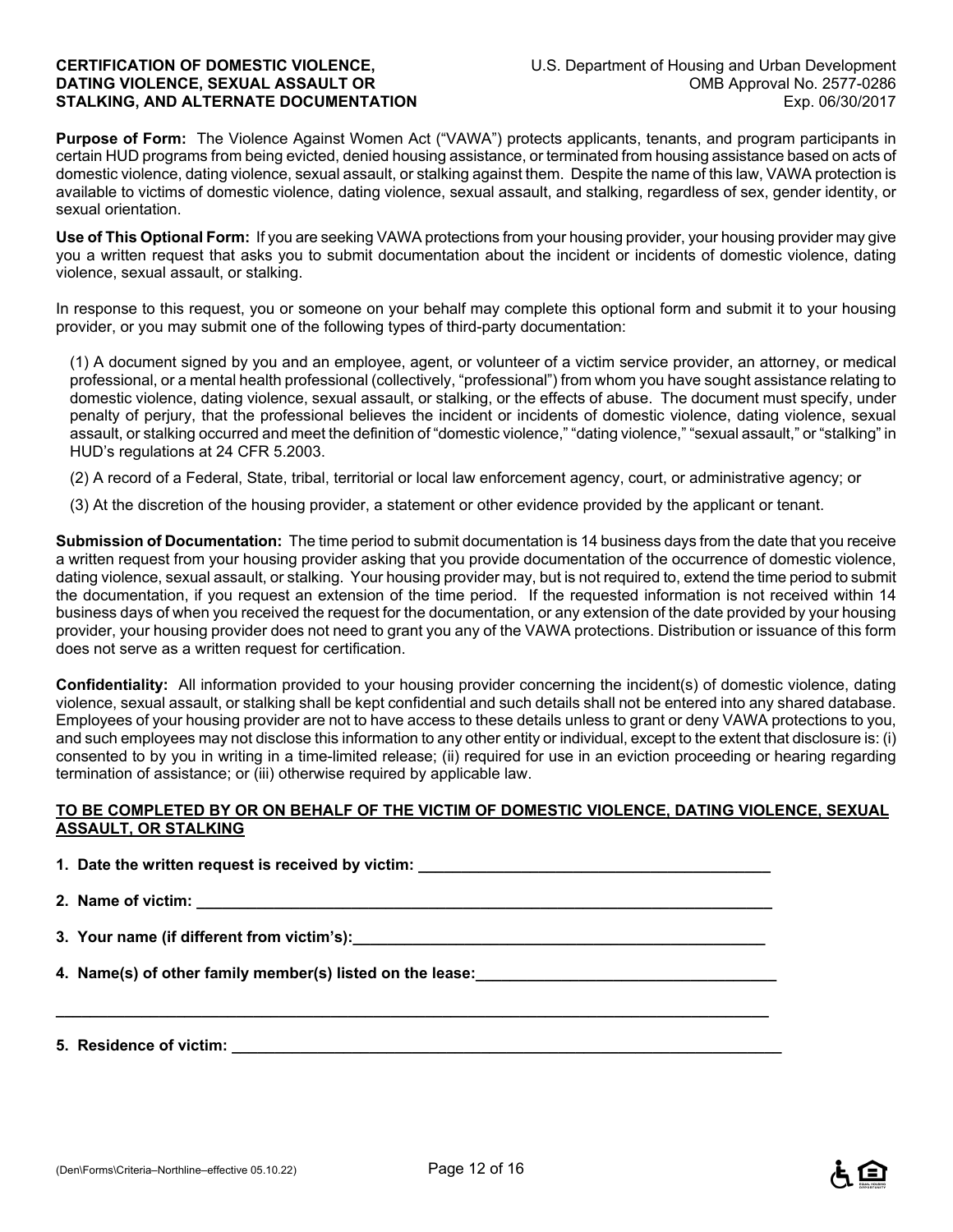| 6. Name of the accused perpetrator (if known and can be safely disclosed):_ |  |  |
|-----------------------------------------------------------------------------|--|--|
|                                                                             |  |  |

**7. Relationship of the accused perpetrator to the victim:\_\_\_\_\_\_\_\_\_\_\_\_\_\_\_\_\_\_\_\_\_\_\_\_\_\_\_\_\_\_\_\_\_\_\_** 

**8. Date(s) and times(s) of incident(s) (if known):\_\_\_\_\_\_\_\_\_\_\_\_\_\_\_\_\_\_\_\_\_\_\_\_\_\_\_\_\_\_\_\_\_\_\_\_\_\_\_\_\_\_\_ \_\_\_\_\_\_\_\_\_\_\_\_\_\_\_\_\_\_\_\_\_\_\_\_\_\_\_\_\_\_\_\_\_\_\_\_\_\_\_\_\_\_\_\_\_\_\_\_\_\_\_\_\_\_\_\_\_\_\_\_\_\_\_\_\_** 

**\_\_\_\_\_\_\_\_\_\_\_\_\_\_\_\_\_\_\_\_\_\_\_\_\_\_\_\_\_\_\_\_\_\_\_\_\_\_\_\_\_\_\_\_\_\_\_\_\_\_\_\_\_\_\_\_\_\_\_\_\_\_\_\_\_\_\_\_\_\_\_\_\_\_\_\_\_\_\_\_\_\_** 

#### **10. Location of incident(s):\_\_\_\_\_\_\_\_\_\_\_\_\_\_\_\_\_\_\_\_\_\_\_\_\_\_\_\_\_\_\_\_\_\_\_\_\_\_\_\_\_\_\_\_\_\_\_\_\_\_\_\_\_\_\_\_\_\_\_\_\_**

| In your own words, briefly describe the incident(s): |  |  |  |  |  |
|------------------------------------------------------|--|--|--|--|--|
|                                                      |  |  |  |  |  |
|                                                      |  |  |  |  |  |
|                                                      |  |  |  |  |  |
|                                                      |  |  |  |  |  |

This is to certify that the information provided on this form is true and correct to the best of my knowledge and recollection, and that the individual named above in Item 2 is or has been a victim of domestic violence, dating violence, sexual assault, or stalking. I acknowledge that submission of false information could jeopardize program eligibility and could be the basis for denial of admission, termination of assistance, or eviction.

Signature \_\_\_\_\_\_\_\_\_\_\_\_\_\_\_\_\_\_\_\_\_\_\_\_\_\_\_\_\_\_\_\_\_\_Signed on (Date) \_\_\_\_\_\_\_\_\_\_\_\_\_\_\_\_\_\_\_\_\_\_\_\_\_\_\_

**Public Reporting Burden:** The public reporting burden for this collection of information is estimated to average 1 hour per response. This includes the time for collecting, reviewing, and reporting the data. The information provided is to be used by the housing provider to request certification that the applicant or tenant is a victim of domestic violence, dating violence, sexual assault, or stalking. The information is subject to the confidentiality requirements of VAWA. This agency may not collect this information, and you are not required to complete this form, unless it displays a currently valid Office of Management and Budget control number.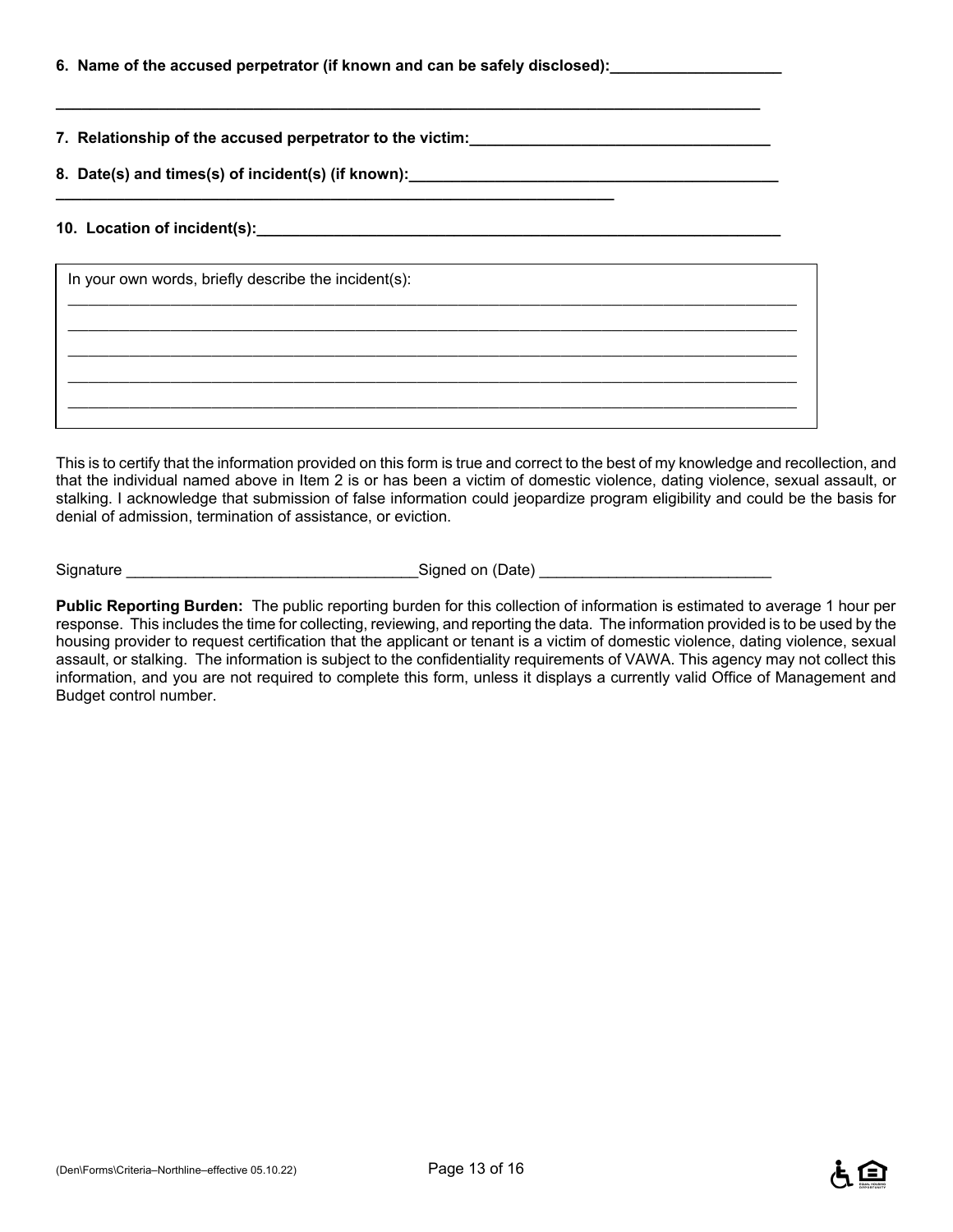#### **Northline**

#### **Model Emergency Transfer Plan for Victims of Domestic Violence, Dating Violence, Sexual Assault, or Stalking**

#### **Emergency Transfers**

**Northline** is concerned about the safety of its tenants, and such concern extends to tenants who are victims of domestic violence, dating violence, sexual assault, or stalking. In accordance with the Violence Against Women Act (VAWA),4 **Northline** allows tenants who are victims of domestic violence, dating violence, sexual assault, or stalking to request an emergency transfer from the tenant's current unit to another unit. The ability to request a transfer is available regardless of sex, gender identity, or sexual orientation.5 The ability of **Northline** to honor such request for tenants currently receiving assistance, however, may depend upon a preliminary determination that the tenant is or has been a victim of domestic violence, dating violence, sexual assault, or stalking, and on whether **Northline** has another dwelling unit that is available and is safe to offer the tenant for temporary or more permanent occupancy.

This plan identifies tenants who are eligible for an emergency transfer, the documentation needed to request an emergency transfer, confidentiality protections, how an emergency transfer may occur, and guidance to tenants on safety and security. This plan is based on a model emergency transfer plan published by the U.S. Department of Housing and Urban Development (HUD), the Federal agency that oversees that **Housing Tax Credit/Bond Program** is in compliance with VAWA.

#### **Eligibility for Emergency Transfers**

A tenant who is a victim of domestic violence, dating violence, sexual assault, or stalking, as provided in HUD's regulations at 24 CFR part 5, subpart L is eligible for an emergency transfer, if: the tenant reasonably believes that there is a threat of imminent harm from further violence if the tenant remains within the same unit. If the tenant is a victim of sexual assault, the tenant may also be eligible to transfer if the sexual assault occurred on the premises within the 90-calendar-day period preceding a request for an emergency transfer.

A tenant requesting an emergency transfer must expressly request the transfer in accordance with the procedures described in this plan.

Tenants who are not in good standing may still request an emergency transfer if they meet the eligibility requirements in this section.

#### **Emergency Transfer Request Documentation**

To request an emergency transfer, the tenant shall notify **Northline** management office and submit a written request for a transfer to **Northline** located at 7211 Northline Drive; Houston, TX 77076**. Northline** will provide reasonable accommodations to this policy for individuals with disabilities. The tenant's written request for an emergency transfer should include either:

- 1. A statement expressing that the tenant reasonably believes that there is a threat of imminent harm from further violence if the tenant were to remain in the same dwelling unit assisted under **Northline** program; OR
- 2. A statement that the tenant was a sexual assault victim and that the sexual assault occurred on the premises during the 90-calendar-day period preceding the tenant's request for an emergency transfer.

#### **Confidentiality**

i<br>L



<sup>4</sup> Despite the name of this law, VAWA protection is available to all victims of domestic violence, dating violence, sexual assault, and stalking, regardless of sex, gender identity, or sexual orientation.

<sup>5</sup> Housing providers cannot discriminate on the basis of any protected characteristic, including race, color, national origin, religion, sex, familial status, disability, or age. HUD-assisted and HUD-insured housing must be made available to all otherwise eligible individuals regardless of actual or perceived sexual orientation, gender identity, or marital status.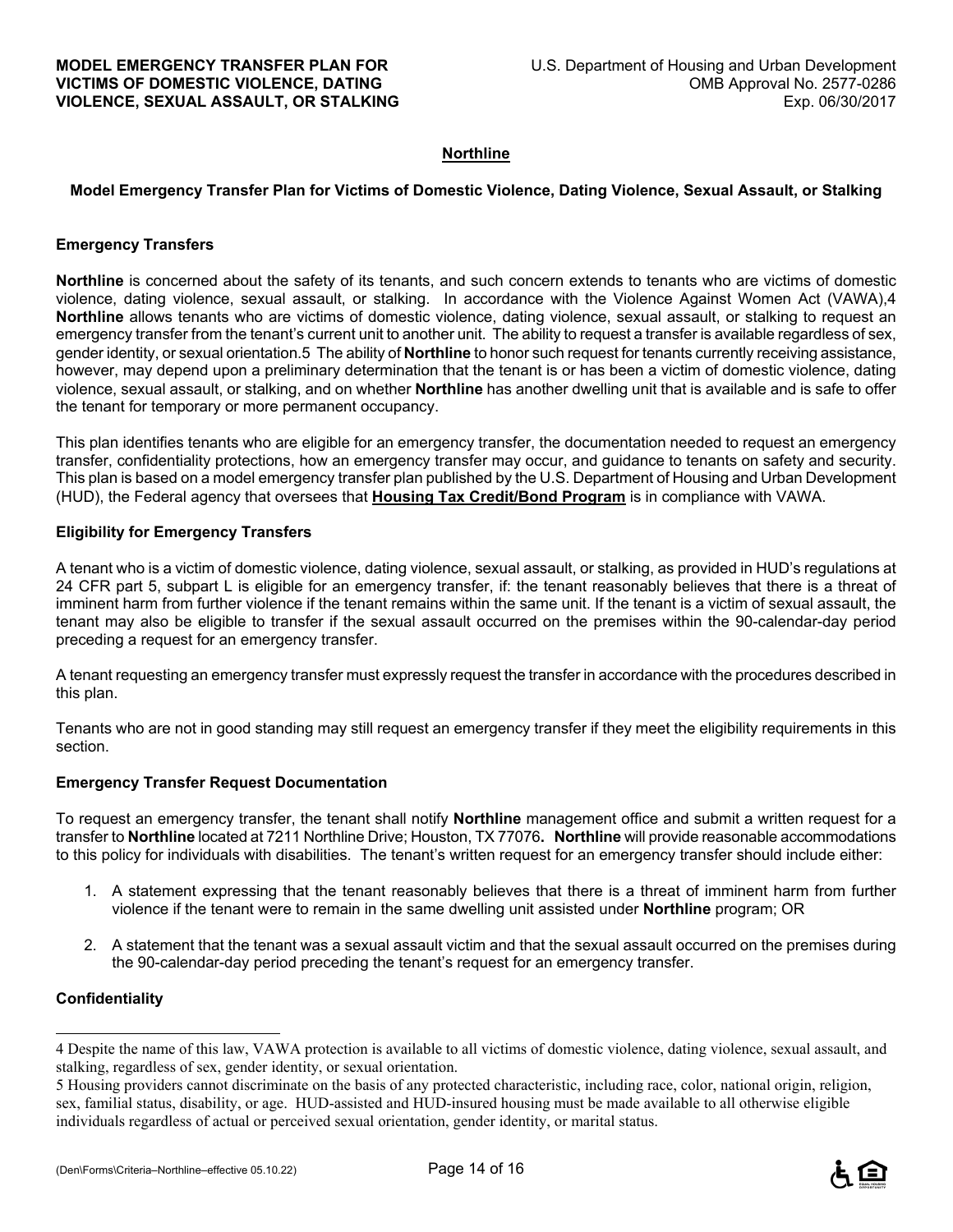**Northline** will keep confidential any information that the tenant submits in requesting an emergency transfer, and information about the emergency transfer, unless the tenant gives **Northline** written permission to release the information on a time limited basis, or disclosure of the information is required by law or required for use in an eviction proceeding or hearing regarding termination of assistance from the covered program. This includes keeping confidential the new location of the dwelling unit of the tenant, if one is provided, from the person(s) that committed an act(s) of domestic violence, dating violence, sexual assault, or stalking against the tenant. See the Notice of Occupancy Rights under the Violence Against Women Act For All Tenants for more information about **Northline** responsibility to maintain the confidentiality of information related to incidents of domestic violence, dating violence, sexual assault, or stalking.

#### **Emergency Transfer Timing and Availability**

**Northline** cannot guarantee that a transfer request will be approved or how long it will take to process a transfer request. **Northline** will, however, act as quickly as possible to move a tenant who is a victim of domestic violence, dating violence, sexual assault, or stalking to another unit, subject to availability and safety of a unit. If a tenant reasonably believes a proposed transfer would not be safe, the tenant may request a transfer to a different unit. If a unit is available, the transferred tenant must agree to abide by the terms and conditions that govern occupancy in the unit to which the tenant has been transferred. **Northline** may be unable to transfer a tenant to a particular unit if the tenant has not or cannot establish eligibility for that unit.

If **Northline** has no safe and available units for which a tenant who needs an emergency is eligible, **Northline** will assist the tenant in identifying other housing providers who may have safe and available units to which the tenant could move. At the tenant's request, **Northline** will also assist tenants in contacting the local organizations offering assistance to victims of domestic violence, dating violence, sexual assault, or stalking that are attached to this plan.

#### **Safety and Security of Tenants**

Pending processing of the transfer and the actual transfer, if it is approved and occurs, the tenant is urged to take all reasonable precautions to be safe.

Tenants who are or have been victims of domestic violence are encouraged to contact the National Domestic Violence Hotline at 1-800-799-7233, or a local domestic violence shelter, for assistance in creating a safety plan. For persons with hearing impairments, that hotline can be accessed by calling 1-800-787-3224 (TTY).

Tenants who have been victims of sexual assault may call the Rape, Abuse & Incest National Network's National Sexual Assault Hotline at 800-656-HOPE, or visit the online hotline at https://ohl.rainn.org/online/.

Tenants who are or have been victims of stalking seeking help may visit the National Center for Victims of Crime's Stalking Resource Center at https://www.victimsofcrime.org/our-programs/stalking-resource-center.

**Attachment:** Local organizations offering assistance to victims of domestic violence, dating violence, sexual assault, or stalking.